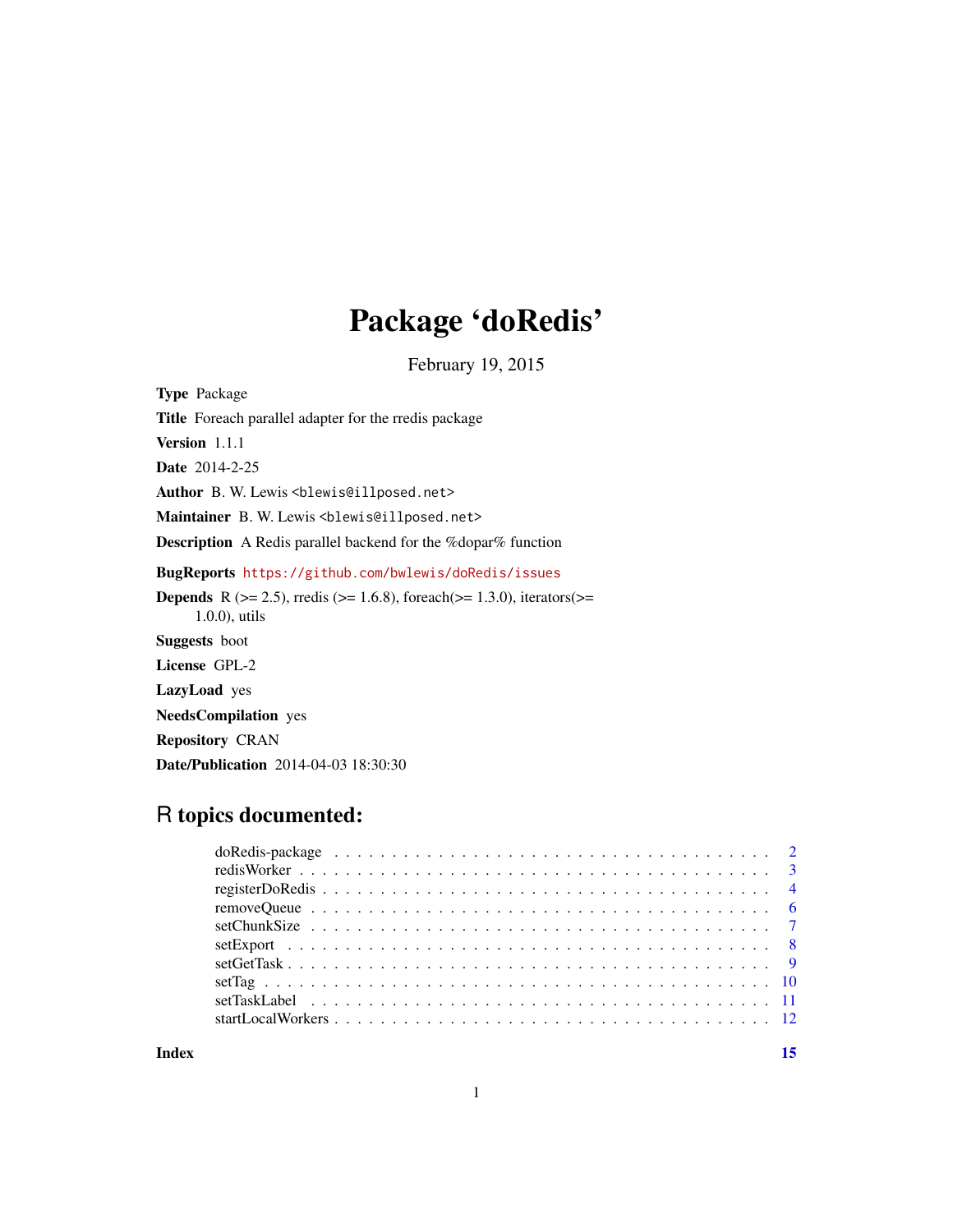<span id="page-1-0"></span>

#### Description

The doRedis package supplies a lightweight, cross-platform parallel back end for the foreach %dopar% function.

### Details

The foreach package for R defines a modular interface for back end parallel processing implementations. The doRedis package imlpements a simple but very flexible parallel back end that uses Redis for inter-process communication.

The doRedis package requires a connection to an available Redis server (not included with the package).

Two foreach parameters are specific to the doRedis back end: chunkSize (default value 1), and ftinterval (default value 30). The chunkSize option sets the default number of jobs that are doled out to each worker process. Jobs are doled out one at a time by default. Setting the chunk size larger for shorter-running jobs can substantially improve performance. Setting this value too high can negatively impact load-balancing across workers, however.

The ftinterval option sets the number of seconds between checks for back end worker failures. Failed jobs will be re-submitted after this interval.

#### Author(s)

B. W. Lewis <br/>blewis@illposed.net>

## References

http://cran.r-project.org/web/packages/foreach/index.html

#### See Also

[foreach](#page-0-0)

#### Examples

```
## Not run:
# The example assumes that a Redis server is running on the local host
# and standard port.
# 1. Open one or more 'worker' R sessions and run:
require('doRedis')
redisWorker('jobs')
# We use the name 'jobs' to identify a work queue.
# 2. Open another R session acting as a 'master' and run this simple
```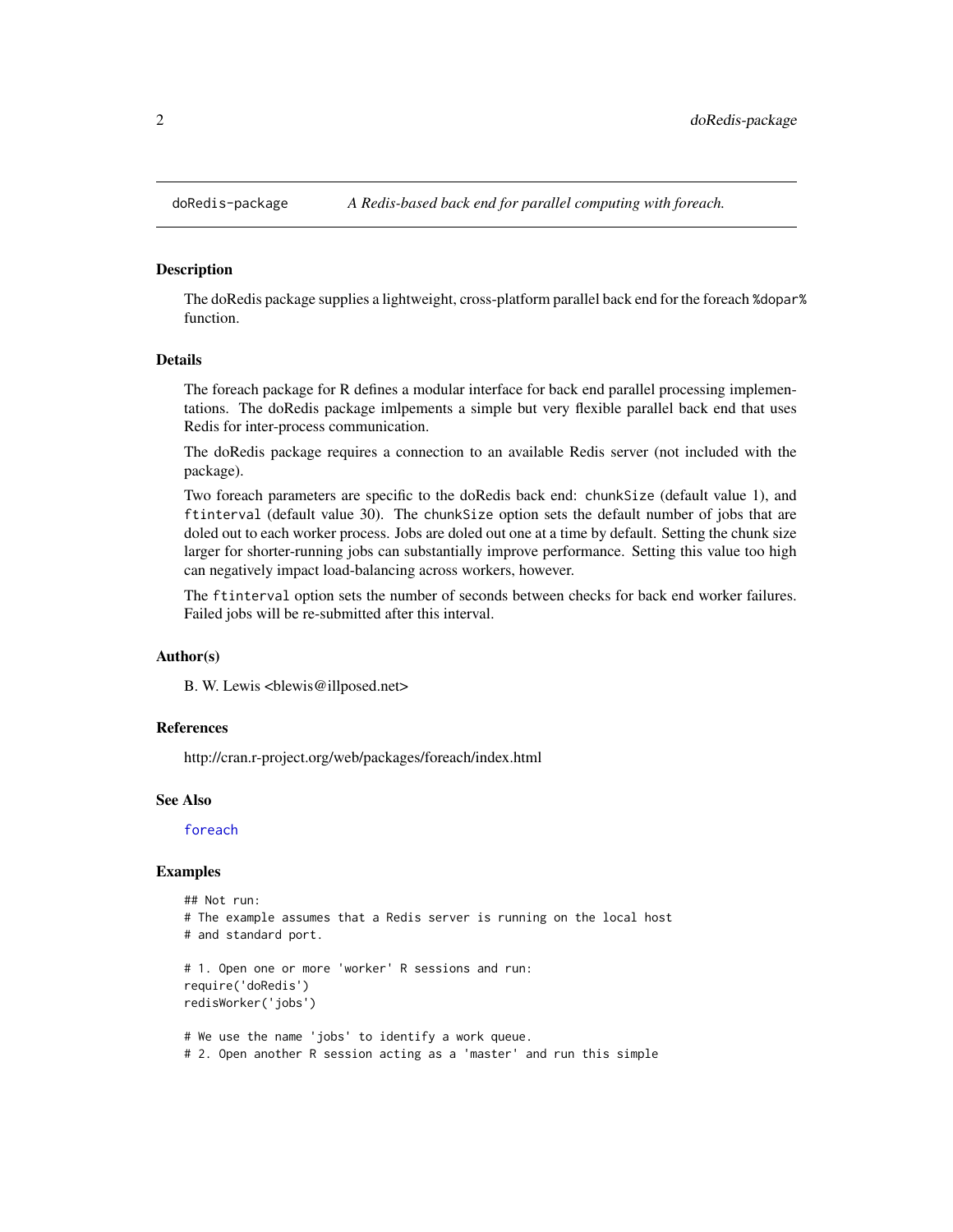#### <span id="page-2-0"></span>redisWorker 3

```
# sampling approximation of pi:
require('doRedis')
registerDoRedis('jobs')
foreach(j=1:10,.combine=sum,.multicombine=TRUE) %dopar%
         4*sum((runif(1000000)^2 + runif(1000000)^2)<1)/10000000
```
## End(Not run)

<span id="page-2-1"></span>redisWorker *redisWorker*

## Description

Initialize a doRedis worker R process.

## Usage

```
redisWorker(queue,
            host = "localhost",
            port = 6379,
            iter = Inf,
            timeout = 30,
            log = stdout(),connected=FALSE,
            password=NULL)
```
## Arguments

| queue     | A (character) work queue name, or a list or character vector of queue names.                       |
|-----------|----------------------------------------------------------------------------------------------------|
| host      | The Redis server host name or (character) I. P. address.                                           |
| port      | The Redis server port number.                                                                      |
| iter      | The maximum number of jobs to execute before exiting the worker loop (de-<br>faults to infinity).  |
| timeout   | The worker loop terminates if the work queue is deleted after the specified time-<br>out interval. |
| log       | Log messages to the specified destination (defaults to stdout()).                                  |
| connected | Is the R session creating the worker already connected to Redis?                                   |
| password  | The Redis server password.                                                                         |

## Details

The redisWorker function enrolls the current R session in one or more doRedis worker pools specified by the work queue names. The worker loop takes over the R session until either the work queue(s) are deleted or the worker times out waiting for a new task.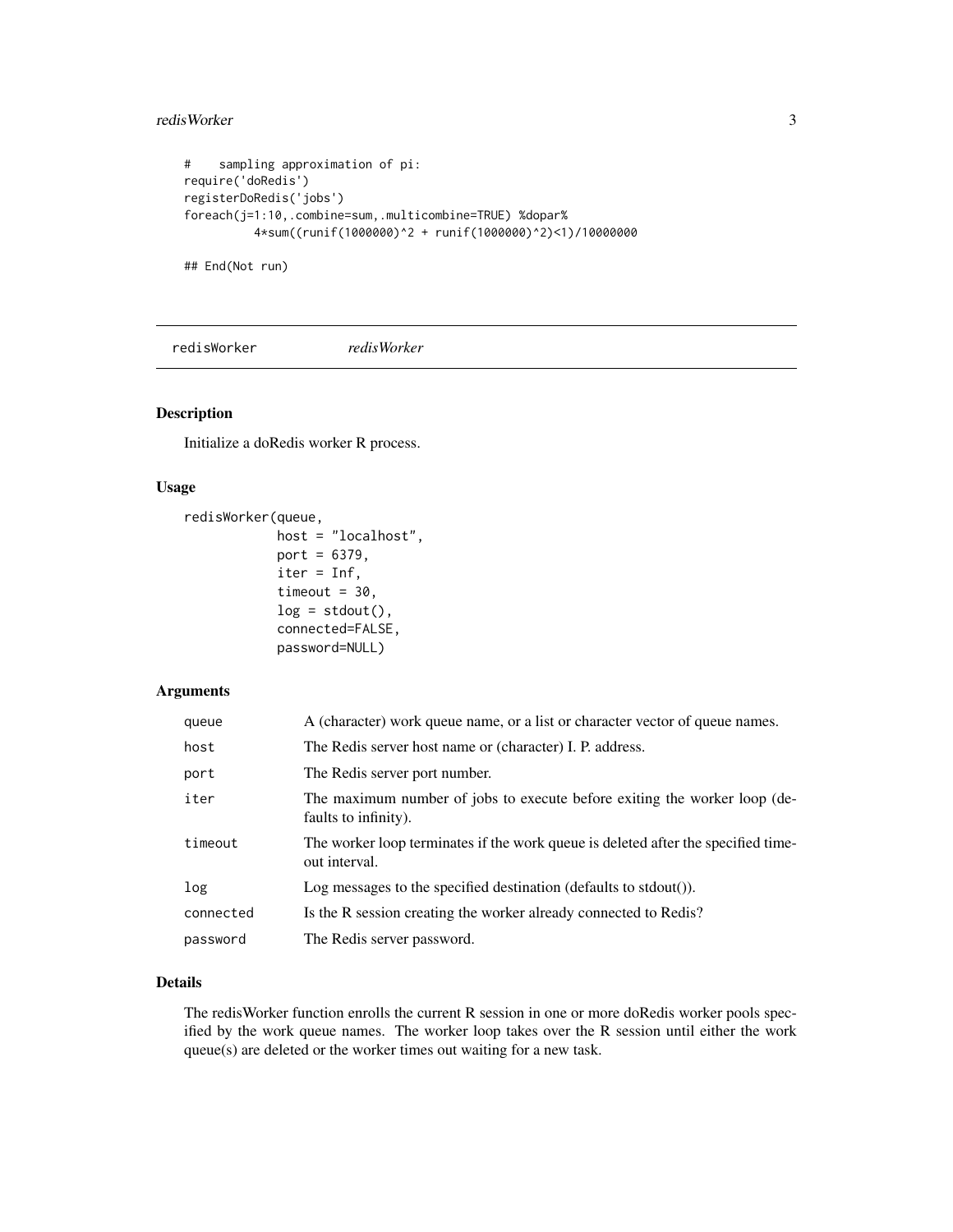<span id="page-3-0"></span>Nothing is returned but status messages are printed to the log during operation of the worker loop.

## Note

All doRedis functions require network access to a Redis server (not included with the doRedis package).

## Author(s)

B. W. Lewis <br/> <br/>blewis@illposed.net>

## See Also

[registerDoRedis](#page-3-1)

## Examples

```
## Not run:
require('doRedis')
redisWorker('jobs')
```
## End(Not run)

<span id="page-3-1"></span>registerDoRedis *Register the doRedis parallel back end with foreach.*

## Description

The doRedis package supplies a simple and lightweight parallel back end for the foreach %dopar% function.

## Usage

```
registerDoRedis(queue, host = "localhost", port = 6379, password=NULL)
```
## Arguments

| queue    | A (character) work queue name.                      |
|----------|-----------------------------------------------------|
| host     | The Redis server host or (character) I. P. address. |
| port     | The Redis server port number.                       |
| password | The Redis server password.                          |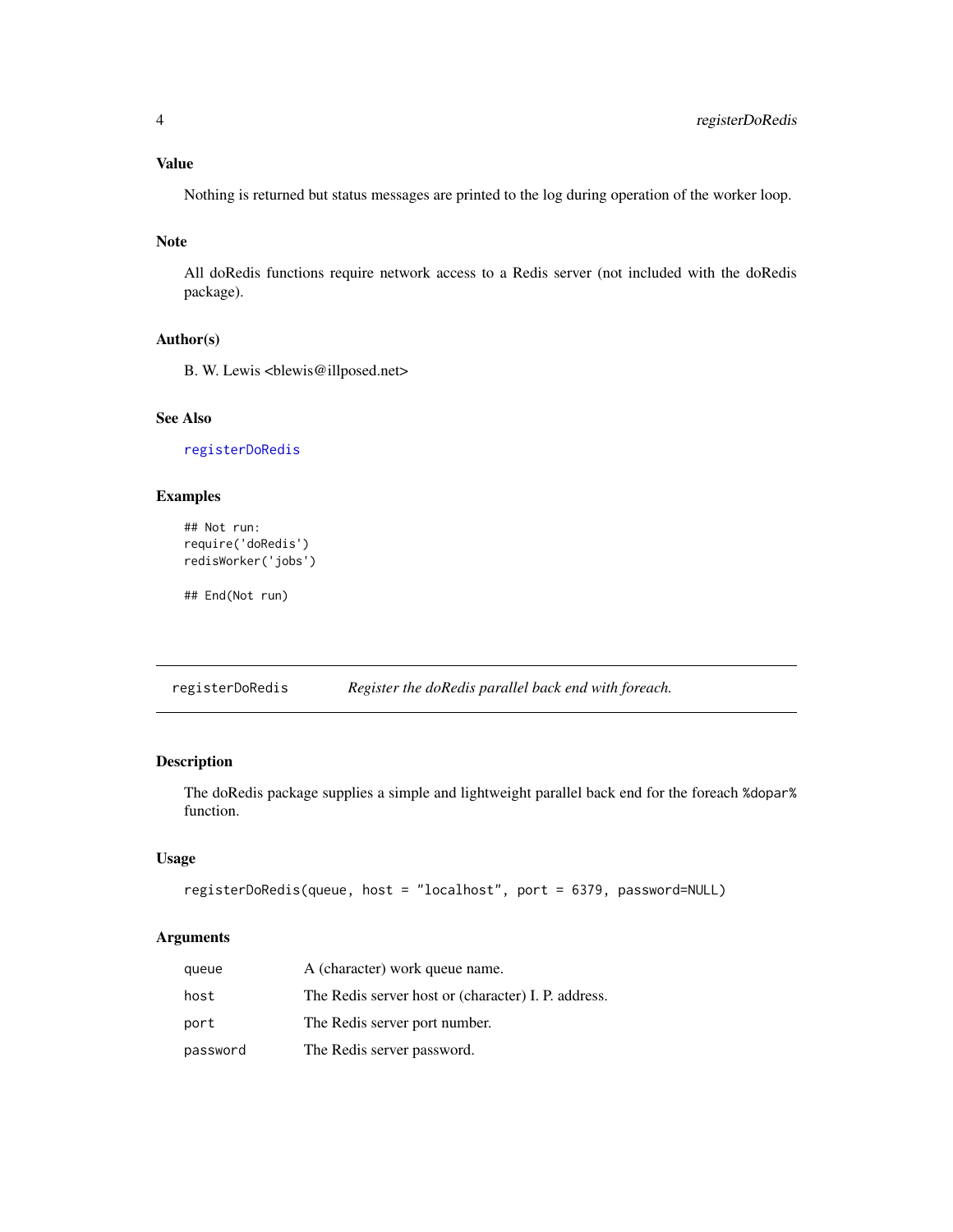#### <span id="page-4-0"></span>Details

The doRedis package imlpements a simple but flexible parallel back end for foreach that uses Redis for inter-process communication. The work queue name specifies the base name of a small set of Redis keys that the master and worker processes use to exchange data.

Back-end worker R processes advertise their availablility for work with the [redisWorker](#page-2-1) function.

The doRedis parallel back end tolerates faults among the worker processes and automatically resubmits failed tasks. It is also portable and supports heterogeneous sets of workers, even across operative systems. The back end supports dynamic pools of worker processes. New workers may be added to work queues at any time and can be immediately used by in-flight foreach computations.

#### Value

Nothing is returned.

#### **Note**

All doRedis functions require network access to a Redis server (not included with the doRedis package).

#### Author(s)

B. W. Lewis <br/> <br/>blewis@illposed.net>

## References

http://cran.r-project.org/web/packages/foreach/index.html

#### See Also

[redisWorker](#page-2-1) [removeQueue](#page-5-1)

#### Examples

```
## Not run:
## The example assumes that a Redis server is running on the local host
## and standard port.
## 1. Open one or more 'worker' R sessions and run:
require('doRedis')
redisWorker('jobs')
## 2. Open another R session acting as a 'master' and run this simple
## sampling approximation of pi:
require('doRedis')
registerDoRedis('jobs')
foreach(j=1:10,.combine=sum,.multicombine=TRUE) %dopar%
          4*sum((runif(1000000)^2 + runif(1000000)^2)<1)/10000000
removeQueue('jobs')
```
## End(Not run)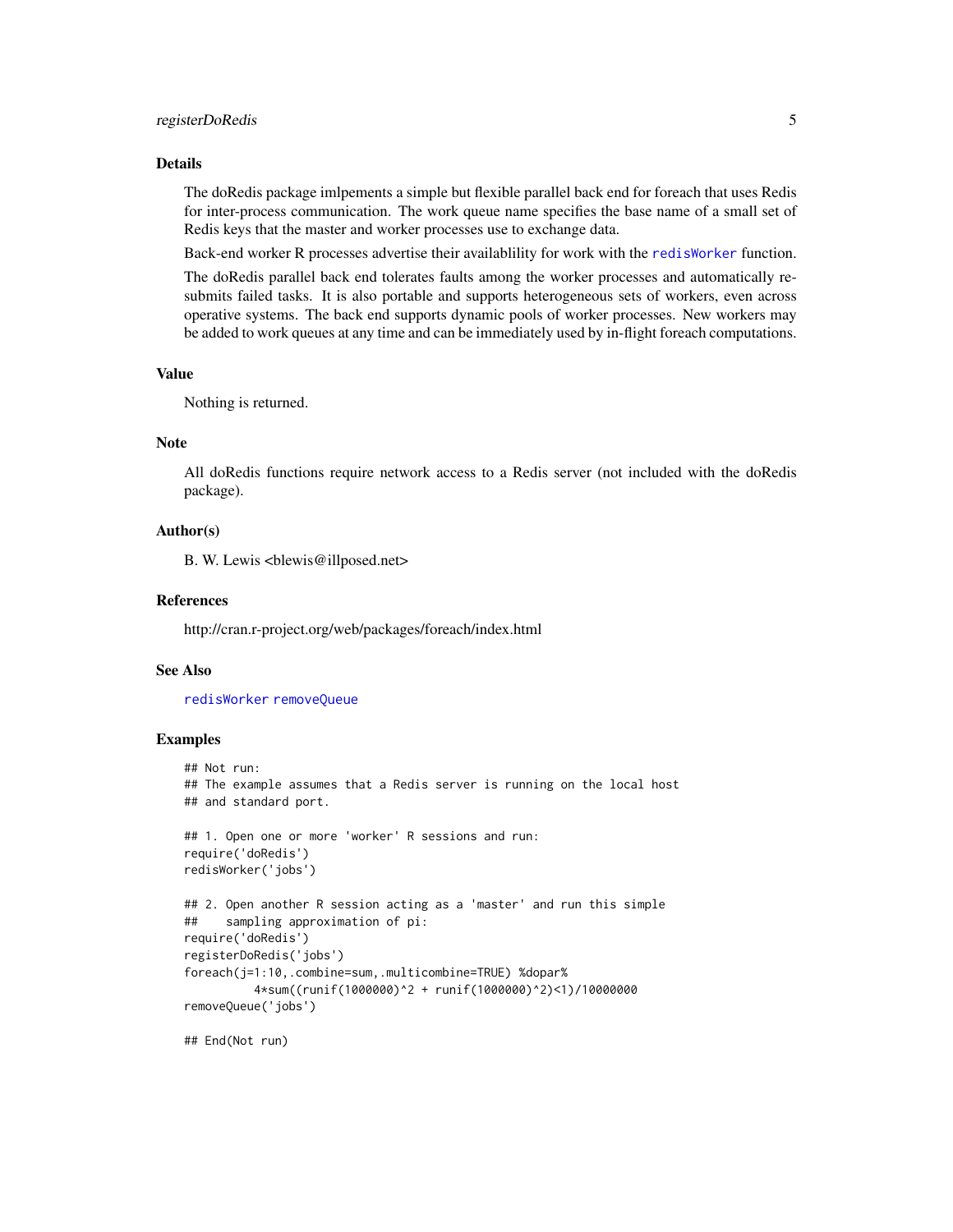<span id="page-5-1"></span><span id="page-5-0"></span>

## Description

Use the removeQueue function to delete one or more doRedis work queues.

#### Usage

removeQueue(queue)

## Arguments

queue A character work queue name or vector or list of queue names.

## Details

This action will terminate the worker loops running on any corresponding back-end workers. Upon termination the workers will clean up any ancillary Redis keys.

## Value

TRUE is returned if the queues were successfully deleted, FALSE and probably an error condition otherwise.

## Note

All doRedis functions require network access to a Redis server (not included with the doRedis package).

#### Author(s)

B. W. Lewis <br/> <br/>blewis@illposed.net>

#### See Also

[registerDoRedis](#page-3-1)

#### Examples

```
## Not run:
# The example assumes that a Redis server is running on the local host
# and standard port.
# 1. Open one or more 'worker' R sessions and run:
require('doRedis')
redisWorker('jobs')
```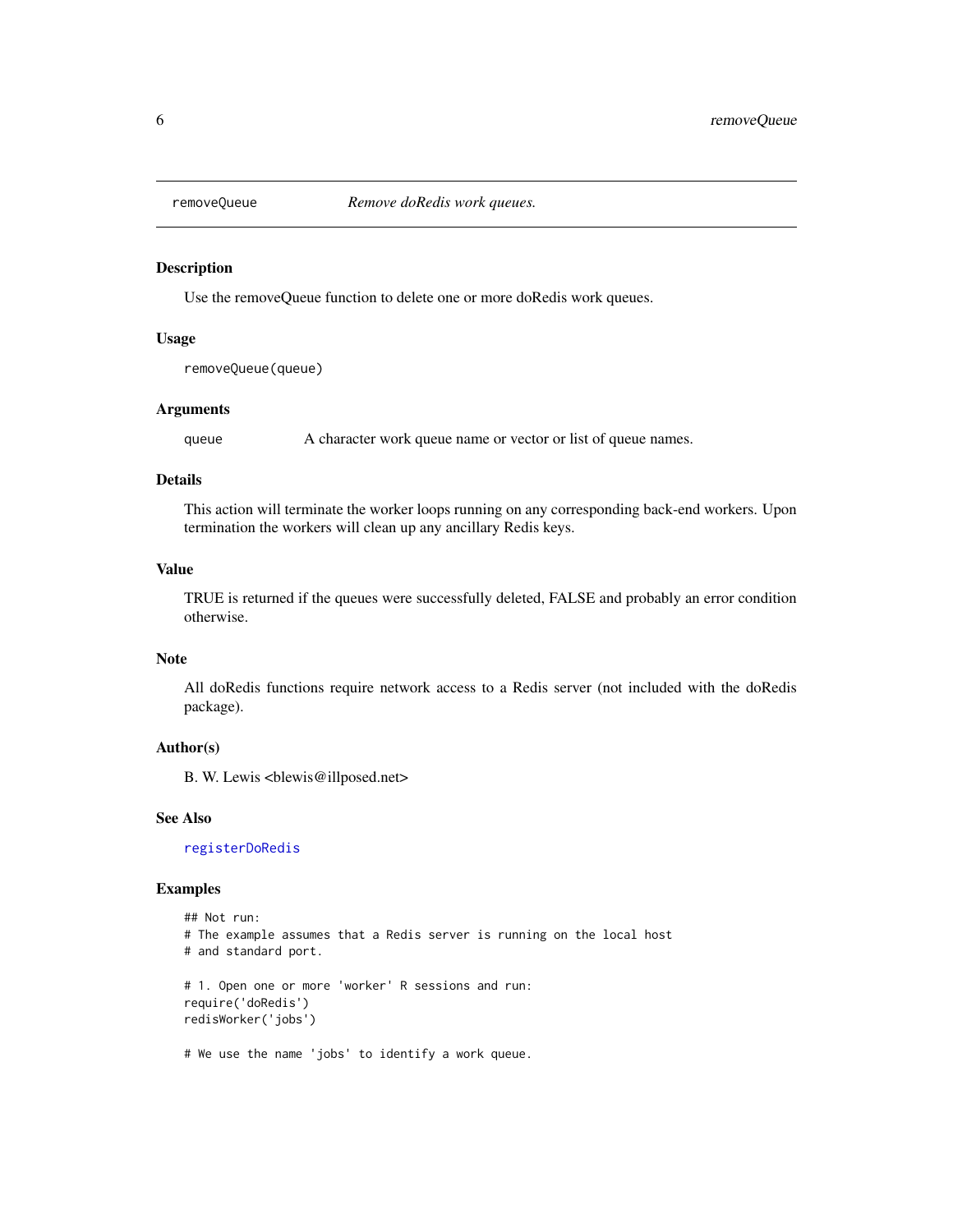## <span id="page-6-0"></span>setChunkSize 7

```
# 2. Open another R session acting as a 'master' and run this simple
# sampling approximation of pi:
require('doRedis')
registerDoRedis('jobs')
foreach(j=1:10,.combine=sum,.multicombine=TRUE) %dopar%
          4*sum((runif(1000000)^2 + runif(1000000)^2)<1)/10000000
removeQueue('jobs')
```
## End(Not run)

setChunkSize *setChunkSize*

#### Description

Set the default granularity of distributed tasks.

## Usage

setChunkSize(value = 1)

#### Arguments

value The new default chunk size.

## Details

The setChunkSize function lets users set the default number of jobs that are doled out to each worker process. The doRedis package doles out jobs one at a time by default. Setting the default chunk size larger for shorter-running jobs can substantially improve performance. Setting this value too high can negatively impact load-balancing across workers, however.

This value is overriden by setting the 'chunkSize' option in the foreach loop (see the examples).

## Value

Nothing is returned.

#### Note

All doRedis functions require network access to a Redis server (not included with the doRedis package).

## Author(s)

B. W. Lewis <br/> <br/>blewis@illposed.net>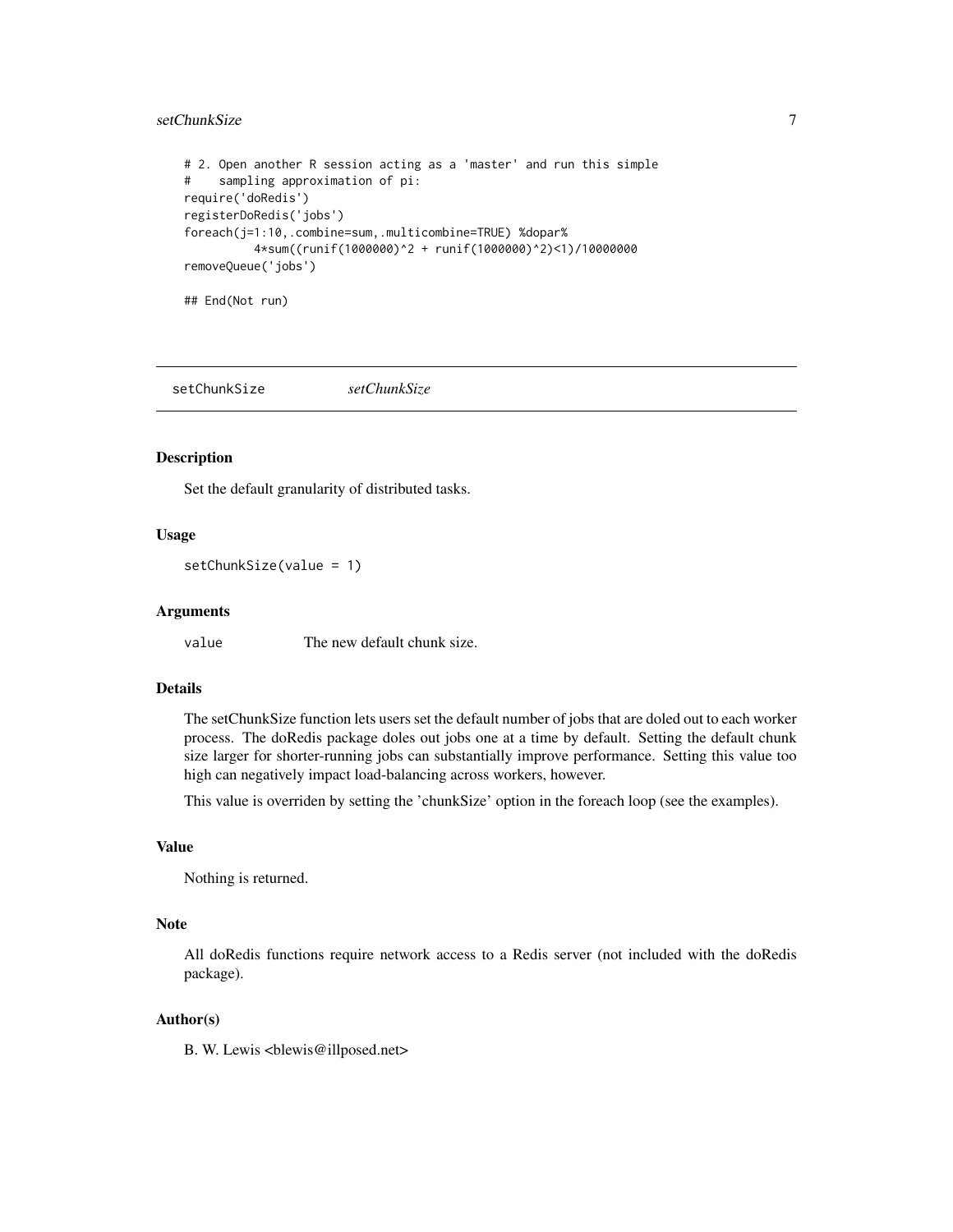## Examples

```
## Not run:
require('doRedis')
setChunkSize(10)
## Override the default value in a loop as shown in the following example:
foreach(j=1:1000, .options.redis=list(chunkSize=100))
## End(Not run)
```
setExport *setExport*

## Description

Manually add symbol names to the worker environment export list.

#### Usage

setExport(names = c())

#### Arguments

names A vector of symbol names to export.

## Details

The setExport function lets users manually declare symbol names of corresponding objects that should be exported to workers.

The foreach function includes a similar . export parameter.

We provide this supplemental export option for users without direct access to the foreach function, for example, when foreach is used within a package.

## Value

Nothing is returned.

## Author(s)

B. W. Lewis <br/> <br/>blewis@illposed.net>

<span id="page-7-0"></span>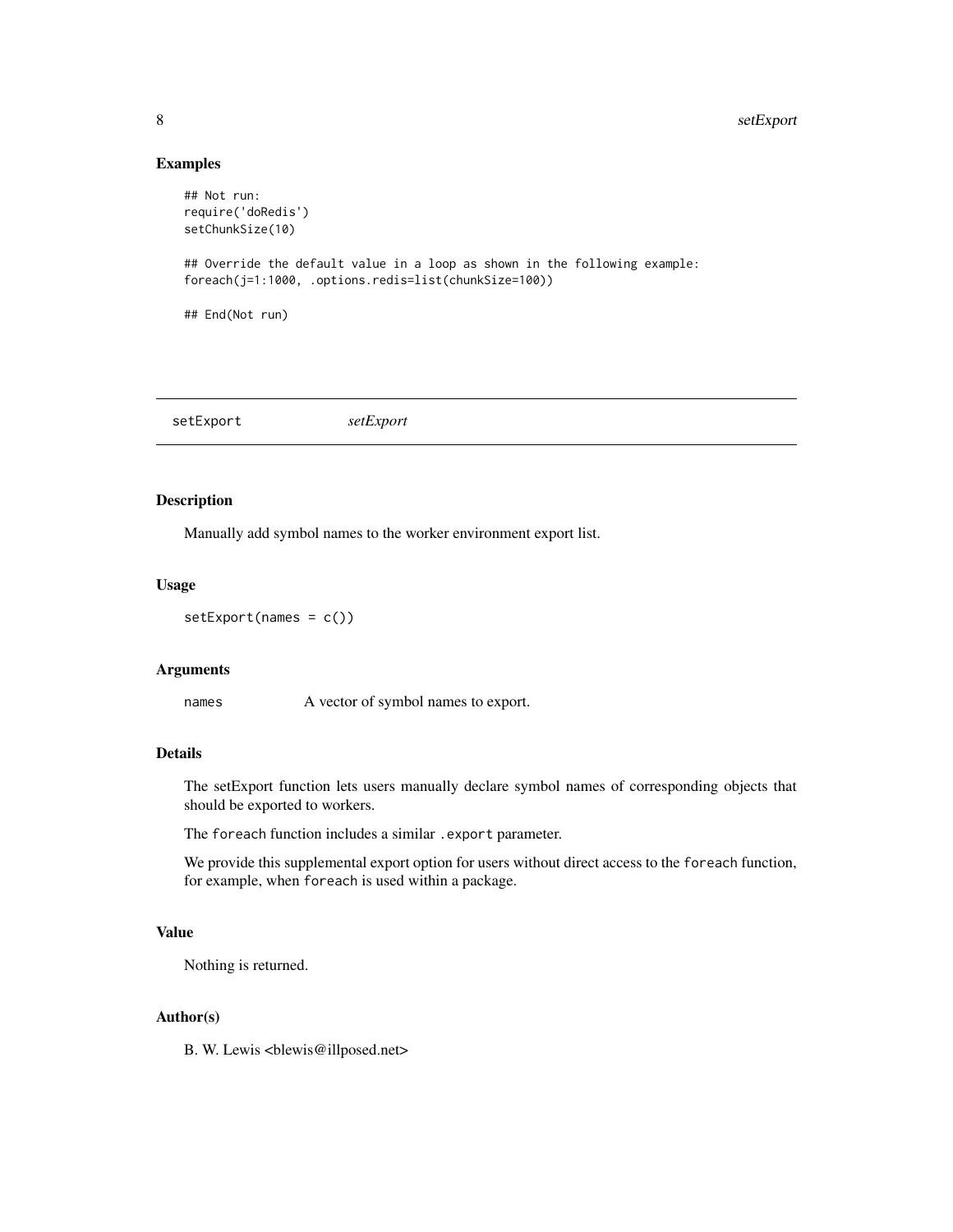#### <span id="page-8-0"></span>setGetTask 9

#### Examples

```
## Not run:
require("doRedis")
registerDoRedis("work queue")
startLocalWorkers(n=1, queue="work queue")
f <- function() pi
foreach(1)
# Returns the error:
# Error in eval(call("f")) : task 1 failed - could not find function "f"
# Manuall export the symbol f:
setExport("f")
foreach(1)
# Ok then.
#[[1]]
#[1] 3.141593
removeQueue("work queue")
## End(Not run)
```
setGetTask *setGetTask*

#### **Description**

Define a function used by workers to pull tasks.

#### Usage

```
setGetTask(fn = default_getTask)
```
## **Arguments**

fn A task pulling function, see details below.

#### Details

The doRedis package organizes work into a collections of tasks called a job. One job may contain several uniquely identified task collections, and jobs themselves are uniquely identified. The task collections are labeled by the taskLabel function.

A doRedis task is specifically a list of two elements: task\_id and args, that specify the unique ID of the task collection, and the foreach loop expression arguments, respectively.

As of version 1.1.0 of the doRedis package, task collections are placed in a Redis hash table identified by the job ID. The getTask function is used by the R worker processes to pull tasks from this hash table. The getTask function must take at least two arguments, queue and job\_id that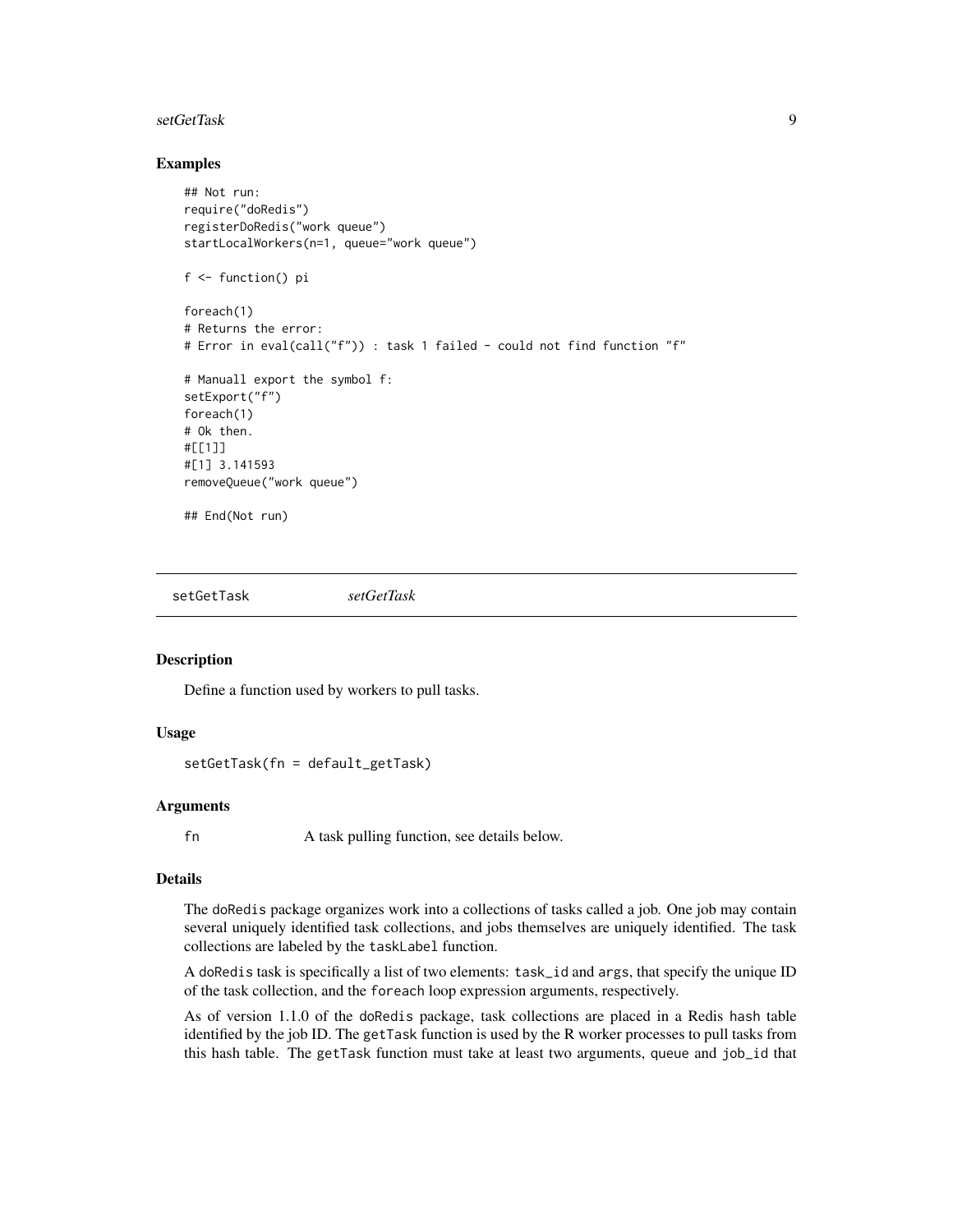<span id="page-9-0"></span>specify the job queue and job ID, respectively. The function should work with Redis to obtain and return a task collection, or return NULL if no tasks are available.

The getTask function almost always defines a short Lua scipt run on the Redis server.

The default getTask function removes tasks in the order that they appear in the hash table. Custom getTask functions can be defined often in association with custom taskLabel functions. The custom functions can instruct Redis to perferentially dole out tasks based on network distance to data, for example.

## Value

Nothing is returned.

#### Note

All doRedis functions require network access to a Redis server (not included with the doRedis package).

#### Author(s)

B. W. Lewis <br/> <br/>blewis@illposed.net>

#### Examples

```
## Not run:
require('doRedis')
# The default getTask function defines a Redis Lua script that returns the first
# listed task or NULL:sk <- function(queue, job_id, ...)
getTask <- function(queue, job_id, ...)
{
 key <- sprintf("
 redisEval("local x=redis.call('hkeys',KEYS[1])[1];
             if x==nil then return nil end;
             local ans=redis.call('hget',KEYS[1],x);
             redis.call('hdel',KEYS[1],x);i
             return ans",key)
}
setGetTask(getTask)
## End(Not run)
```
setTag *setTag*

#### **Description**

Set a worker 'tag' reported to the getTask function.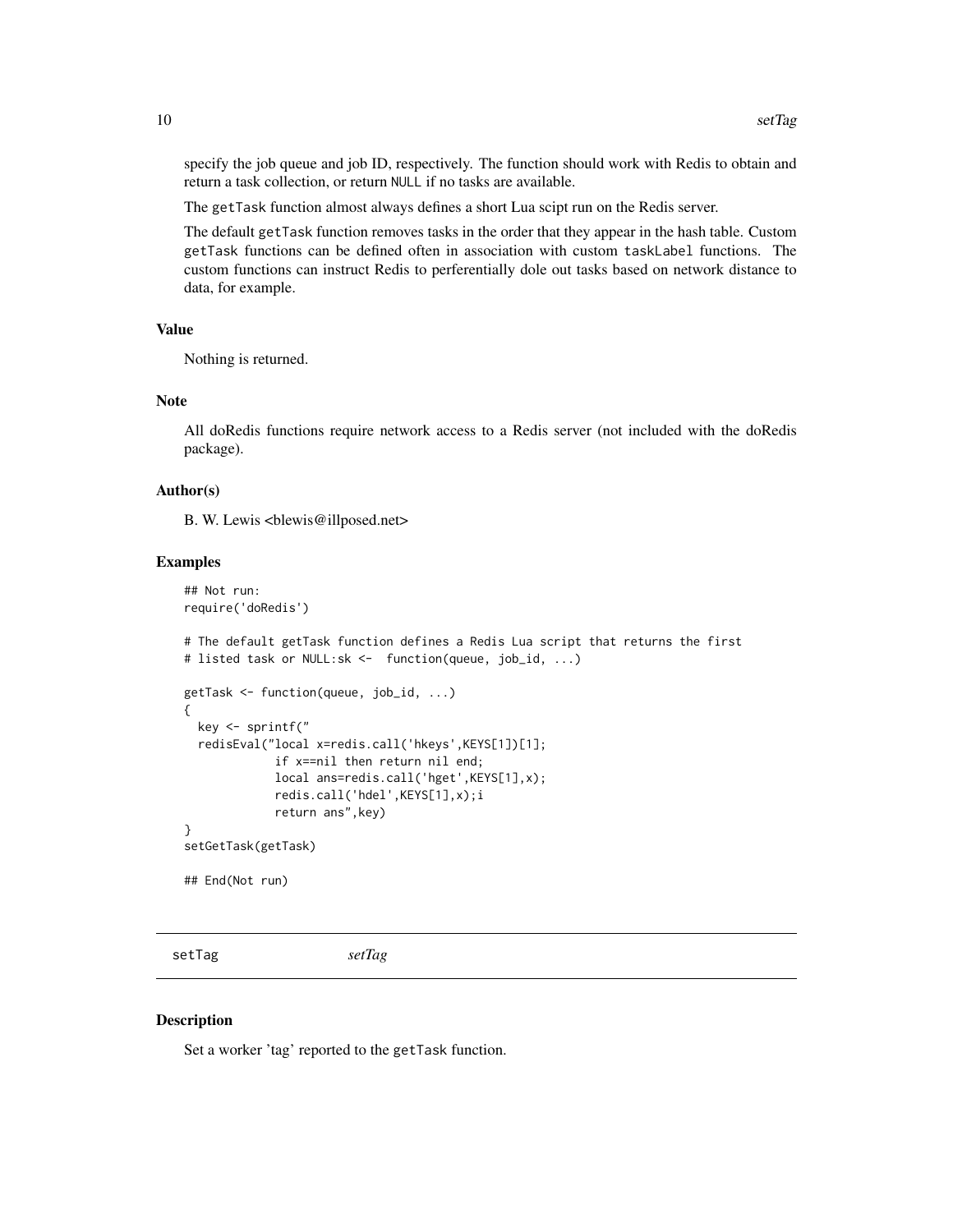#### <span id="page-10-0"></span>setTaskLabel 11

#### Usage

setTag(label)

## Arguments

label A character label.

#### Details

Workers report their tags to the getTask function. They are ignored by this function by default. Use custom tags in combination with custom Redis server-side Lua scripts to define custom task-pulling behavior.

## Value

Nothing is returned.

#### Author(s)

B. W. Lewis <br/> <br/>blewis@illposed.net>

setTaskLabel *setTaskLabel*

#### Description

Define a function that uniquely labels collections of tasks.

#### Usage

setTaskLabel(fn = I)

## Arguments

fn A task labeling function, see details below.

## **Details**

The doRedis package organizes work into a collections of tasks called a job. One job may contain several uniquely identified task collections, and jobs themselves are uniquely identified. The task collections are labeled by the taskLabel function.

The taskLabel function must take exactly one argument, a single integer value. Its output must be coerceable into a character string and the function must be injective.

The default getTask function removes tasks in the order that they appear in the hash table. Custom getTask functions can be defined often in association with custom taskLabel functions. The custom functions can instruct Redis to perferentially dole out tasks based on network distance to data, for example.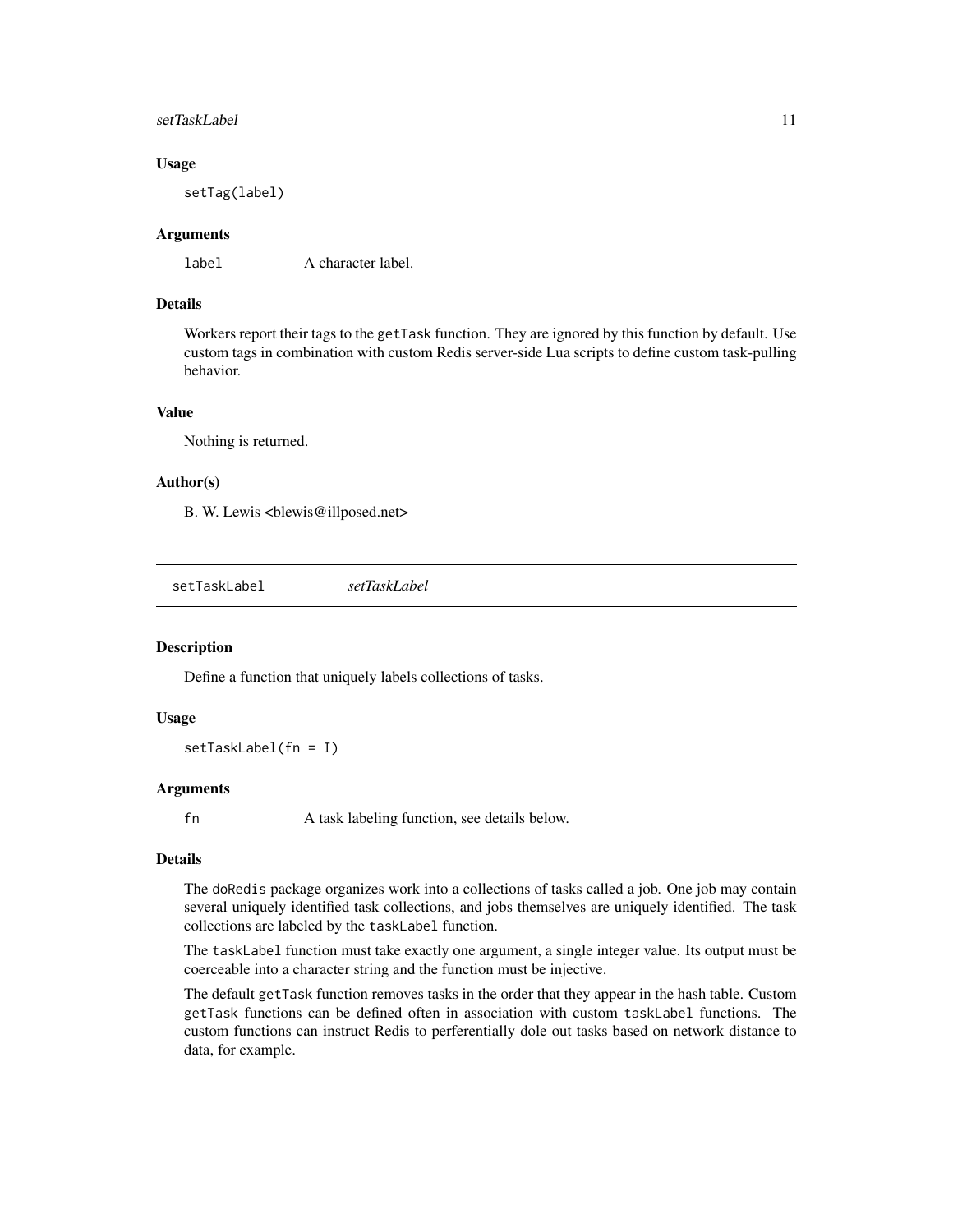## Value

Nothing is returned.

## Note

All doRedis functions require network access to a Redis server (not included with the doRedis package).

## Author(s)

B. W. Lewis <br/> <br/>blewis@illposed.net>

## Examples

```
## Not run:
require('doRedis')
# The default getTask function defines a Redis Lua script that returns the first
# listed task or NULL:sk <- function(queue, job_id, ...)
getTask <- function(queue, job_id, ...)
{
  key <- sprintf("
  redisEval("local x=redis.call('hkeys',KEYS[1])[1];
             if x==nil then return nil end;
             local ans=redis.call('hget',KEYS[1],x);
             redis.call('hdel',KEYS[1],x);i
             return ans",key)
}
setTaskLabel(fn = I)
## End(Not run)
```
startLocalWorkers *startLocalWorkers*

#### Description

Start background R worker processes on the local system.

## Usage

```
startLocalWorkers(n, queue, host = "localhost",
                  port = 6379, iter = Inf,
                  timeout = 30, log = stdout(),
                  Rbin = paste(R.home(component="bin"),"R",sep="/"),
                  password=NULL)
```
<span id="page-11-0"></span>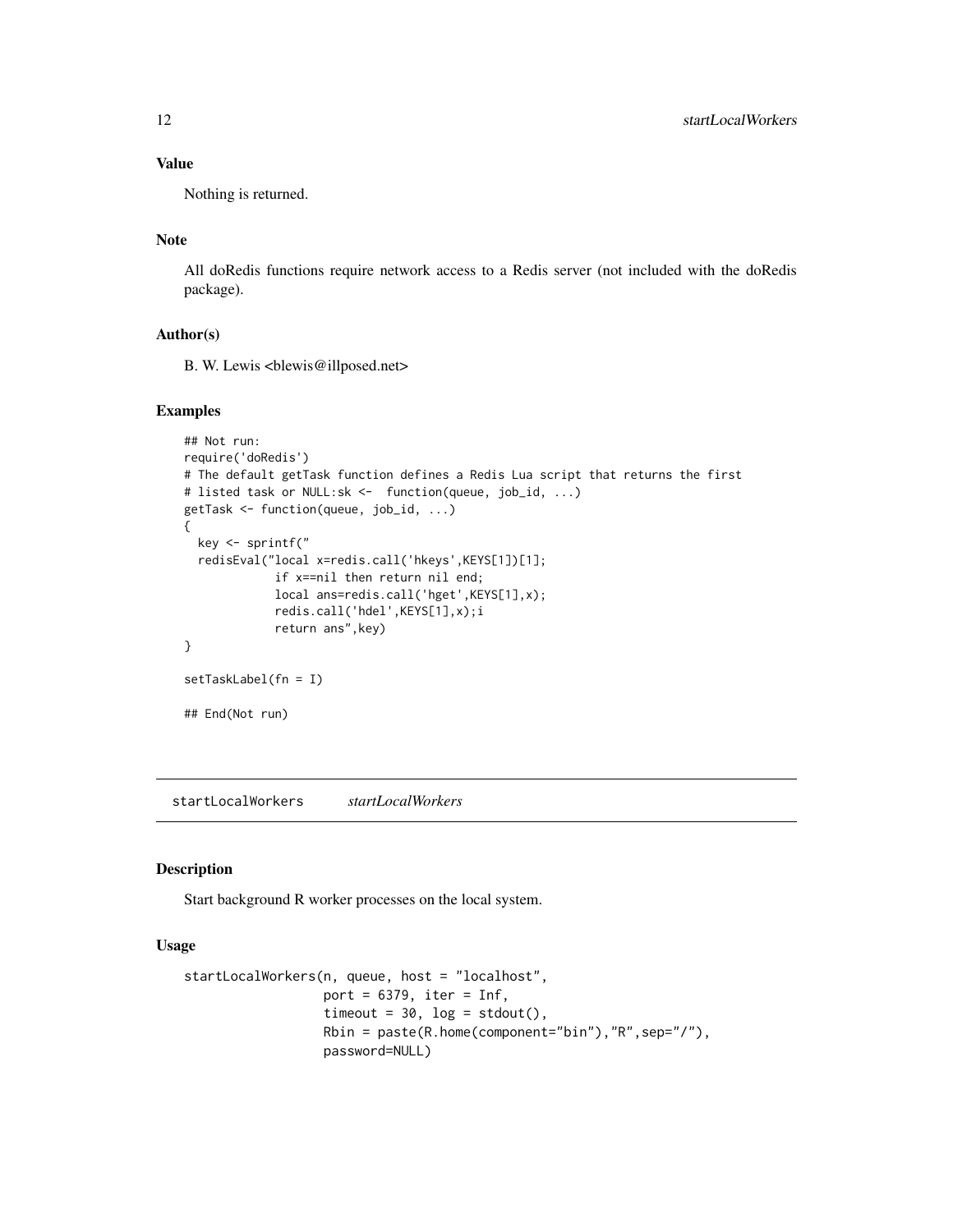## <span id="page-12-0"></span>startLocalWorkers 13

## Arguments

| n        | The number of workers to start.                                                                    |
|----------|----------------------------------------------------------------------------------------------------|
| queue    | A (character) work queue name, or a list or character vector of queue names.                       |
| host     | The Redis server host name or (character) I. P. address.                                           |
| port     | The Redis server port number.                                                                      |
| iter     | The maximum number of jobs to execute before exiting the worker loop (de-<br>faults to infinity).  |
| timeout  | The worker loop terminates if the work queue is deleted after the specified time-<br>out interval. |
| log      | Log messages to the specified destination (defaults to stderr()).                                  |
| Rbin     | The full path to the command-line R program.                                                       |
| password | The Redis server password.                                                                         |

## Details

Use startLocalWorkers to start one or more doRedis R worker processes in the background. The worker processes are started on the local system using the redisWorker function.

Running workers self-terminate when their work queues are deleted with the removeQueue function.

#### Value

Nothing is returned. Set the log parameter to stdout() to see log messages printed on standard output of the invoking R session.

## Note

All doRedis functions require network access to a Redis server (not included with the doRedis package).

## Author(s)

B. W. Lewis <br/> <br/>blewis@illposed.net>

## See Also

[registerDoRedis](#page-3-1) [redisWorker](#page-2-1)

## Examples

```
## Not run:
require('doRedis')
registerDoRedis('jobs')
startLocalWorkers(n=2, queue='jobs')
print(getDoParWorkers())
foreach(j=1:10,.combine=sum,.multicombine=TRUE) %dopar%
         4*sum((runif(1000000)^2 + runif(1000000)^2)<1)/10000000
removeQueue('jobs')
```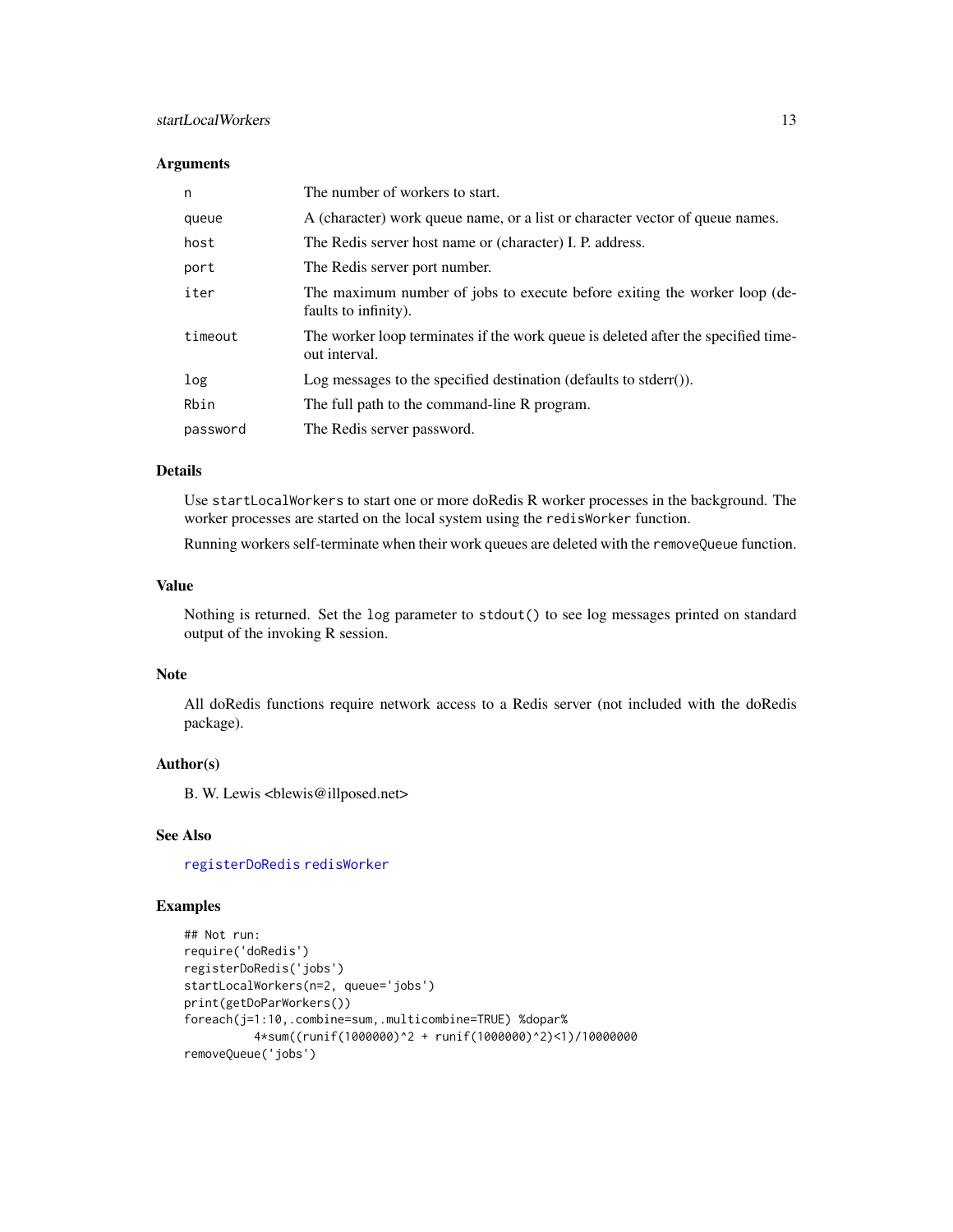## 14 startLocalWorkers

## End(Not run)